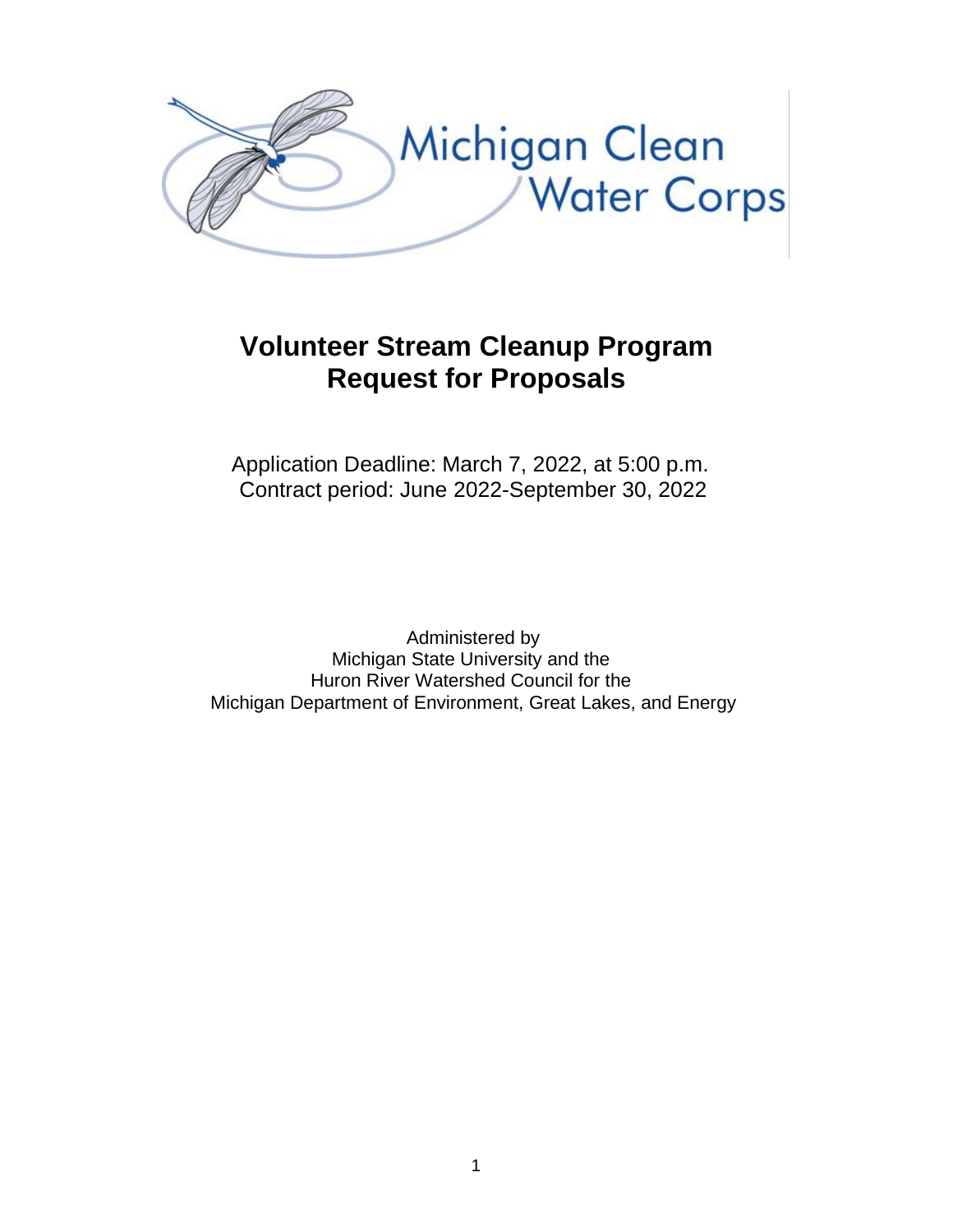#### *Funding Source and Authority*

This Request for Proposals is for the Volunteer Stream Cleanup Program (VSCP) grants (formerly known as the Volunteer River, Stream, and Creek Cleanup Program; VRSCCP) offered under the Michigan Department of Environment, Great Lakes, and Energy's (EGLE) Michigan Clean Water Corps (MiCorps) volunteer water quality program. EGLE's appropriation for this Request for Proposal originates from fees collected from the sale of the state's Water Quality Protection license plates (2000 PA 74). A total of \$25,000 of these funds will be made available for cleanup grants in fiscal year 2022.

### *MiCorps Contact for VSCP:*

Dr. Paul Steen Huron River Watershed Council Phone: 734-769-5123 E-mail: psteen@hrwc.org

### *Description of MiCorps VSCP Grants*

MiCorps VSCP provides small grants to local units of government to help implement trash cleanup of rivers, streams, and creeks to improve the waters in Michigan. Local units of government may partner with nonprofit organizations or other volunteer groups to carry out the cleanups.

- Successful applicants will be required to enter into a project contract with Michigan State University (MSU), who is administering the MiCorps Program on behalf of EGLE. A project contract consists of standard "boilerplate" language, the applicant's project description and budget information. Failure of a successful applicant to accept these obligations will result in cancellation of the grant award. The Huron River Watershed Council (HRWC) has been contracted by MSU to lead the project management of these grants. Dr. Paul Steen, HRWC, will serve as the Project Officer for the grants awarded under this program, with oversight and fiduciary responsibility provided by the MSU.
- Grant request amounts may range from \$500 to \$5,000. See the *Excel Budget Spreadsheet Section* and *Other Budget Information* sections (page 6-7) for information on how grant funds may be expended.
- A 25% local match of the total project cost is required. This may be comprised of volunteer labor on the day of the event, in-kind services, or materials.
- MSU may award grants for amounts other than those requested and/or request changes to, or clarification of, the proposed work plan.
- Grant period will begin after contract execution (likely in June 2022) and run until September 30, 2022, with no chance of extension. Final fact sheet and budget must be submitted by October 31, 2022.
- Grant funds are disbursed on a cost-reimbursement basis, and will only be disbursed after satisfactory completion of the cleanup project and final reporting requirements. No start-up funds or requests for funding advances will be granted.

#### *Eligible Entities and Activities*

Fundable Activity:

Volunteer stream cleanup activities are the removal of human sources of trash from the water, along the banks, and generally within fifty feet of the water's edge.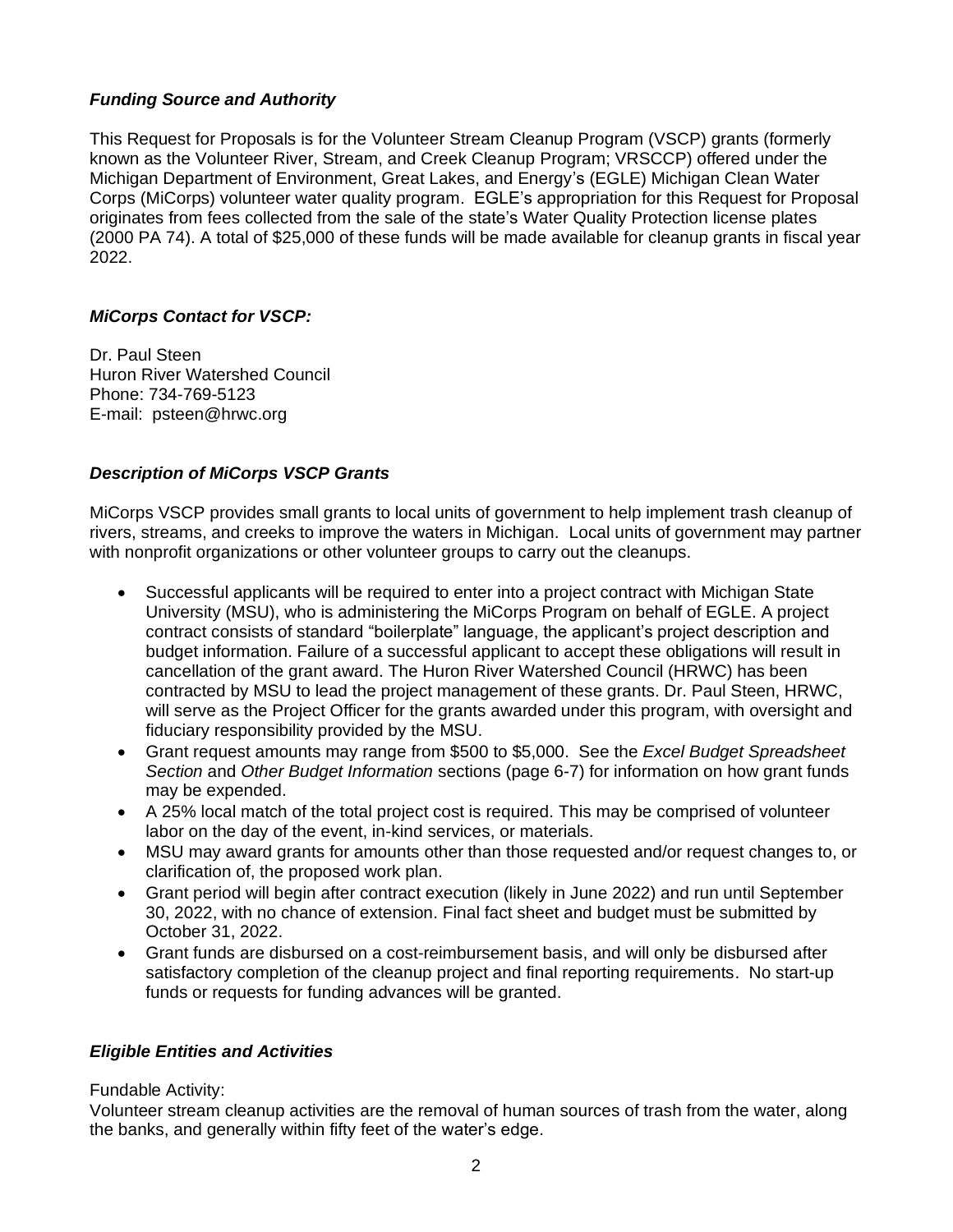To be eligible, applicants must meet all the following:

- Local units of government are eligible to receive grant funding. A local unit of government is defined as any of the following: a county, city, village, or township or an agency thereof; a county drain commissioner's office; a conservation district established under Part 93, Soil Conservation Districts, of the Natural Resources and Environmental Protection Act (NREPA), 1994 PA 451, MCL 324.9301 to 324.9313; a watershed council established under Part 311 of the NREPA, MCL 324.31101 to 324.31119; a local health department as defined in Section 1105 of the Public Health Code, 1978 PA 368, MCL 333.1105; a community college or junior college established pursuant to Section 7 of Article VIII of the State Constitution of 1963; or a four-year institution of higher education, public or private, located in this state; or an authority or other public body created by or pursuant to state law [MCL 257.811(i)(4), revised January 1, 2007]. Local units of government may partner with nonprofit or other volunteer organizations to carry out the cleanups.
- Supply proof of a successful financial audit of the applicant organization conducted in accordance with generally accepted auditing standards for a period ending within the two years immediately preceding the RFP due date, as demonstrated by an Independent Auditor's Report signed by a Certified Public Accountant from a Comprehensive Annual Report. Note: The audit date (on or after March 7, 2020) is based on the audit period and not the date of the audit or the audit letter.
- Must not have had a grant revoked or terminated or demonstrated an inability to manage a grant or meet the obligations in a project contract within the 24-month period immediately preceding the application.
- Entities that do not meet the requirements above may partner with an eligible local unit of government (defined above) that will serve as the primary applicant and fiduciary agent for the grant.

## *Ineligible Entities and Activities*

- Entities who do not meet the specific eligibility criteria listed above will not be considered for a grant. Additionally, individuals, for-profit organizations, and federal and state agencies are not eligible to receive funding under this grant program.
- Cleanup of lakes or other bodies of water not characterized as a river, stream, or creek will not be funded (including lakes hydrologically classified as "drowned river mouths").
- Applications proposing trash removal beyond the top of the bank or in any upland or flood plain (e.g., public park areas, access trails) will not be funded.
- Stream cleanup activities are not to involve the removal or repositioning of naturally occurring, in-stream woody debris. Applications proposing to remove or reposition naturally occurring debris will not be funded.
- Other volunteer activities such as stream or lake monitoring, restoration efforts (e.g., seeding of grass, native plantings), invasive plant removal, trail maintenance, beach cleanups, and strictly educational activities will not be funded.

## *Submittal Deadline and Instructions*

- Complete applications including all required supporting documentation must be received by **5 p.m. on March 7, 2022**.Late or incomplete applications will not be considered for funding.
- All grant applicants must complete the Web Application Form and upload attachments (as Word or PDF files) to the MiCorps VSCP/VSMP application system at: <https://micorps.net/stream-monitoring/stream-grants/>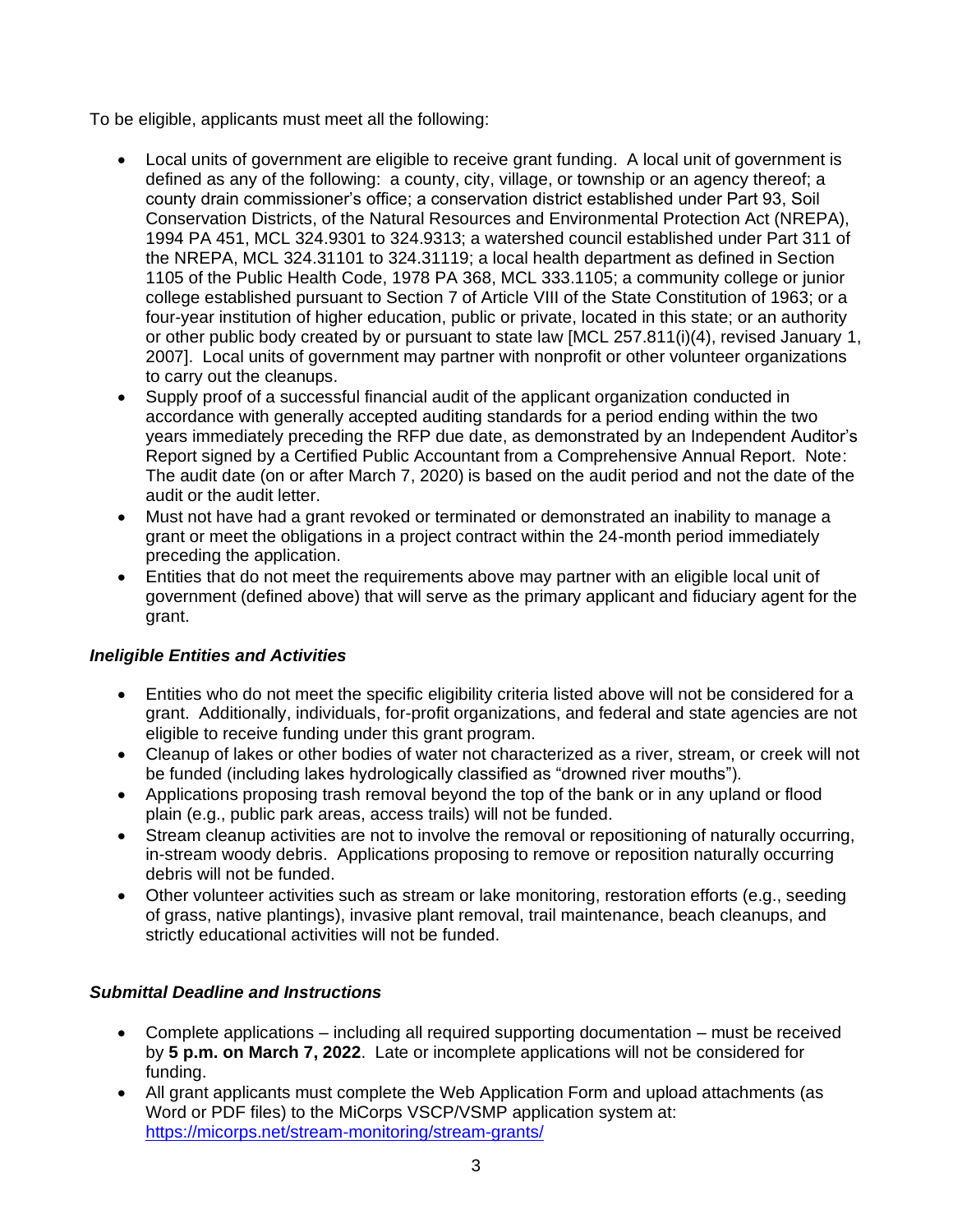- Once the Web Application Form and uploaded file(s) have been submitted, a confirmation email will be sent to the e-mail address that was listed for the project's Contact Person in the completed Form. This will be your only notification that the Web Application Form and uploaded files have been submitted successfully.
- If you are unable to access and submit the Web Application Form, you must notify Dr. Paul Steen listed above to determine an acceptable alternative method for submitting your application materials prior to the application deadline.

## *Grant Application Criteria*

Grant applications will be reviewed and funding awarded based on the following criteria:

- The clarity and quality of goals and objectives of the cleanup project.
- Level of volunteer commitment to carry out the project.
- Quality and quantity of local match provided; match beyond the minimum 25% requirement will strengthen the application.
- Applicant's budget request in relation to goals and objectives of the project.
- The length of time the applicant will commit to continue cleanup efforts after the grant expires (e.g., ongoing community event).

### *List of Information Required for the Application*

The following items are required for all grant applications (further detail given on each one below).

- 1. Web Application Form.
- 2. Project Narrative. PDF(s) and/or Document(s) containing:
	- A. Project Description and Organization Information (maximum two pages).
	- B. One-page letter from a Certified Public Accountant demonstrating proof of a successful financial audit within the previous two years (see page 3)
	- C. Letters of match commitment.
- 3. Excel Budget Workbook using the given template: [https://micorps.net/wp](https://micorps.net/wp-content/uploads/2021/11/VSMP-FinancialStatusReportForm.xlsx)[content/uploads/2021/11/VSMP-FinancialStatusReportForm.xlsx](https://micorps.net/wp-content/uploads/2021/11/VSMP-FinancialStatusReportForm.xlsx)

## *1) Web Application Form*

The form is on the grant application Web page at: [https://micorps.net/stream-monitoring/stream](https://micorps.net/stream-monitoring/stream-grants/)[grants/](https://micorps.net/stream-monitoring/stream-grants/)

- *Project Name*: The name of the proposed project being submitted for funding.
- *Grant Type:* From the drop-down menu, select VSCP (Clean-up).
- *Project Location*: Primary county or counties in which the project will be conducted.
- *Waterbody:* Name of the main stream(s) affected by the project.
- *Watershed Impacted by Project*: The watershed in which the project will be conducted or the watershed that may be affected by the project.
- *Grant Total Requested:* The amount of money you are requesting in this proposal.
- *Local Match Proposed:* The amount of money/in-kind service you are proposing to serve as local match.
- O*rganization Name*: Group, agency, or local unit of government applying for funding.
- *Organization Address and Telephone* numbers.
- *Contact Person*: The person in the organization who can be contacted by MiCorps staff for any needed information.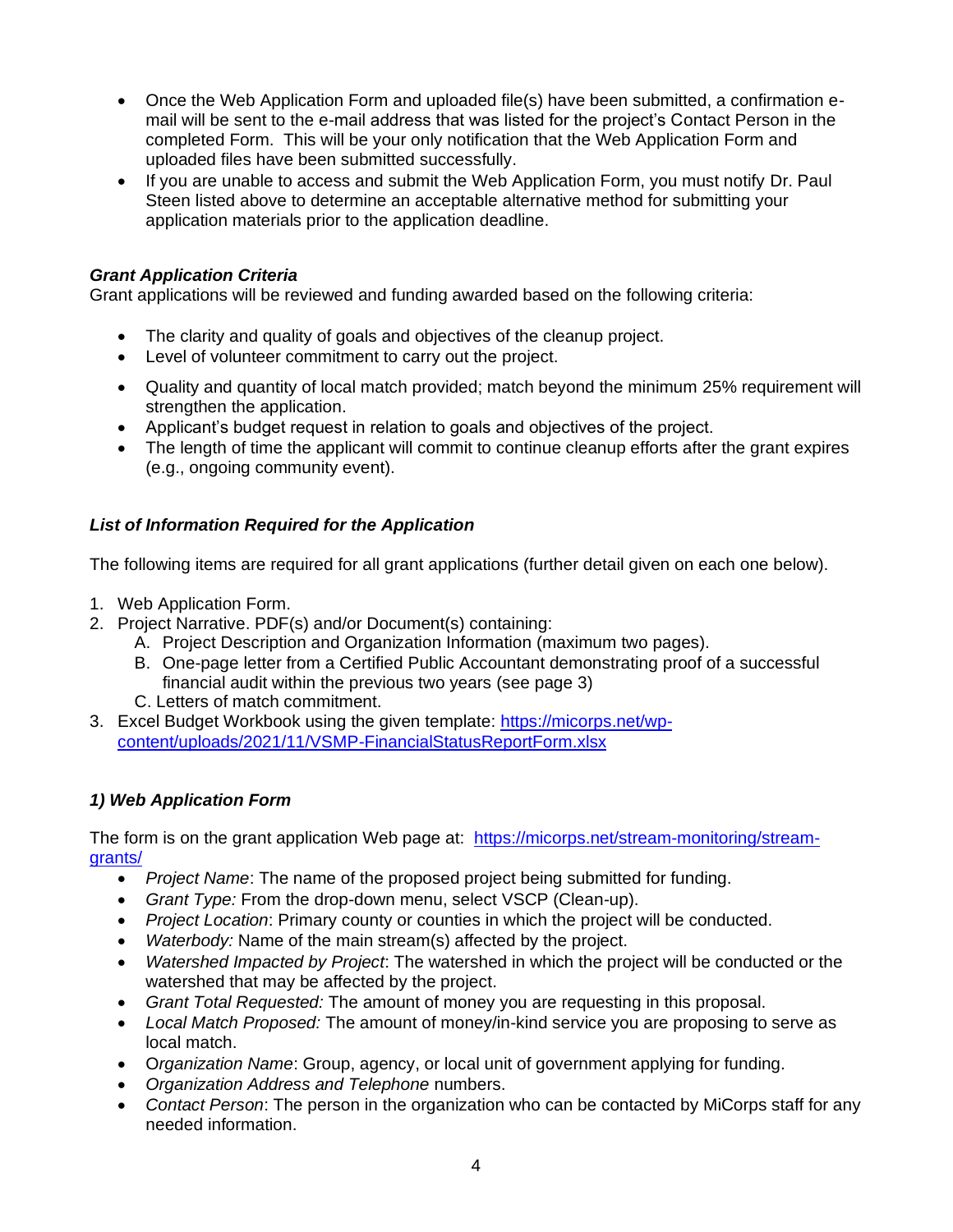- *Contact Person's Contact Email* A confirmation e-mail will be sent to this address once the Web Application Form and uploaded file have been submitted successfully.
- *Person with Grant Acceptance Authority and Their Title*. This is the person who will accept responsibility for the terms and conditions of the contract. This may be the contact person, or it may be someone else in the organization, or a board member.
- *File uploads*: Upload the Project Narrative and the Excel Budget Workbook.

## *2A) Project Narrative*

In no more than 2 pages, provide the following Project Description and Organizational Information.

### Project Description

- Describe your project goals (what you hope to achieve) and objectives (measurable, if possible). At a minimum, describe the body of water to be cleaned including its general location (county and watershed), how many stream miles you expect to clean, how many volunteers you expect to recruit for the day of the event (or for each event, as applicable), and why a clean-up is important in this area.
- Repeat grant recipients should describe what new challenges or goals they wish to address with a cleanup event in 2022.
- List key activities that will take place and the estimated dates from the contract period of approximately June 1, 2022 through September 30, 2022. The following items must be included:
	- $\circ$  Proposed date(s) for the cleanup event(s)
	- $\circ$  Submission of a project fact sheet using a given template, and financial spreadsheet at the end of the project. Templates are linked at the bottom of this document. (Due by October 31, 2022)
- Describe how the project will be evaluated, including how improvements will be defined and measured. Additional information could include reporting on cubic yards of debris removed, unusual items removed from the stream, stream miles cleaned, number of volunteers, etc.

## Organization Information

- Briefly describe how your organization meets the specific grant eligibility criteria described on pages 2-3.
- State the organization's mission, goals, relevant programs, activities, and accomplishments.
- Describe the relevant qualifications of key project staff and/or volunteers who will carry out and ensure the success of the project.
- If grantee is partnering with one or more volunteer organizations, describe/identify other partners in the project, their roles, and commitments.
- Describe any other sources of funding or other grants you have received that relate to this application. Be sure to include all eligible funding as match in the project budget if you anticipate using funding from other sources to support the project, and all local match must be backed by letters of commitment.

*2B) Audit Letter:* One-page letter from a Certified Public Accountant demonstrating proof of a successful financial audit within the previous two years (see page 3)

*2C) Letters of match commitment:* Letters of commitment from each contributing organization (including the Applicant Entity) documenting the estimated value of all services or materials to be provided as local match. To fully meet this requirement, each letter must: (1) Be from the contributing entity; (2) describe their anticipated participation or role in the project; and (3) provide an estimated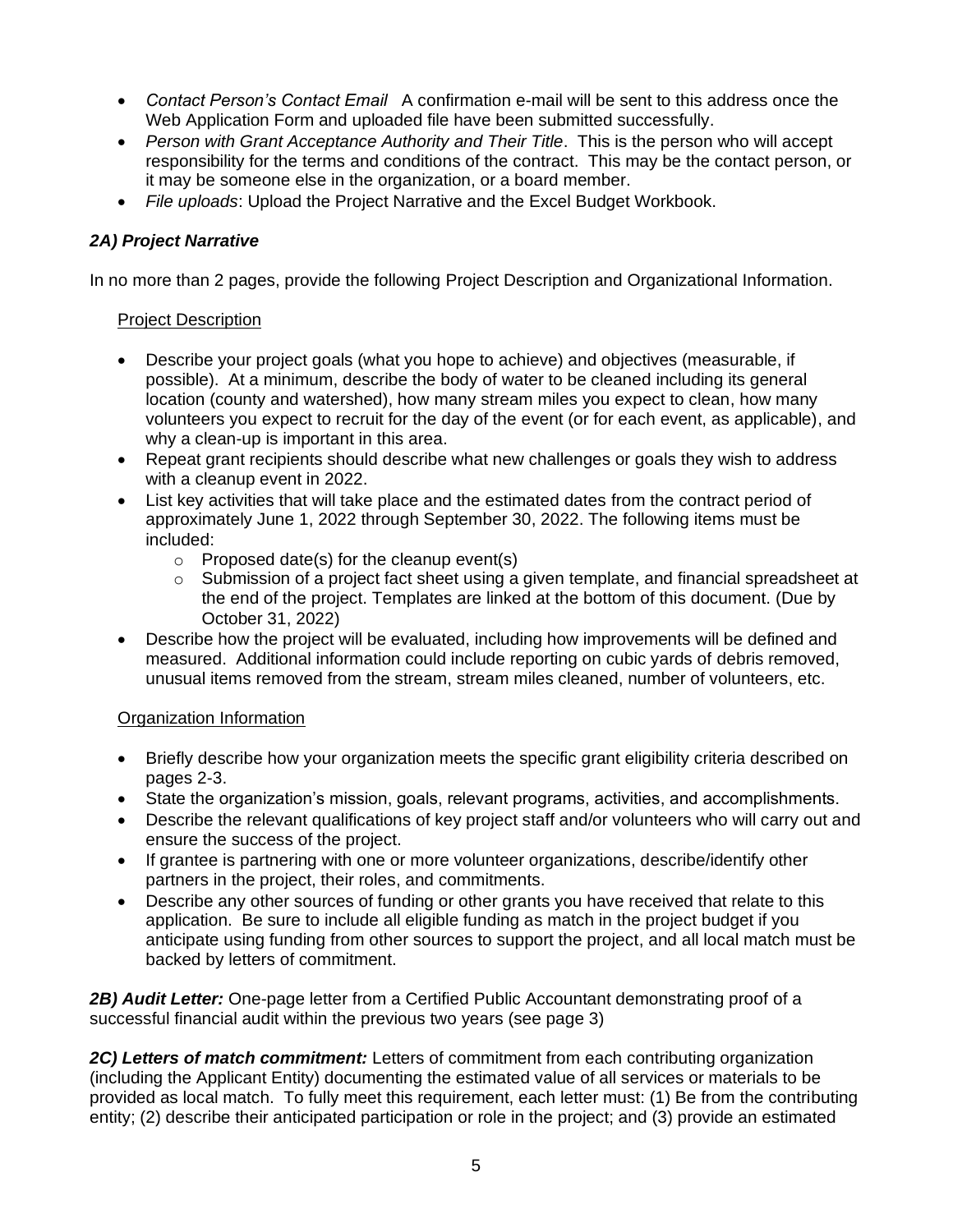dollar value of any services or materials to be provided and the source of the funds. (Refer to page 7- 8 for additional local match restrictions.)

# *3) Excel Budget Spreadsheet*

Fill out the Excel grant budget spreadsheet, using the directions below. The spreadsheet is available at<https://micorps.net/wp-content/uploads/2021/11/VSMP-FinancialStatusReportForm.xlsx>

## 1,2,3. Staffing Costs, Fringe Benefits, and Indirect Costs

- While these items are listed on the spreadsheet template, these expenditures are not allowed for VSCP grants.
- Staff and contractor wages and salaries to coordinate, administer, and carry out project tasks are not fundable under this grant program, nor can they be counted as a local match item. Please see the Contractual Services description in the next section for possible exceptions for some labor hours.
- 4. Contractual Services.
	- Contractual costs are services provided by staff or agencies other than the grant recipient. Any services not provided by the grant recipient should be listed here. If any part of the work on the project is to be subcontracted, your grant application must include an explanation in the Project Narrative.
	- For cleanup events, contractual services might include the costs of tipping fees or other disposal-related costs (e.g., dumpster rental fees, tire disposal, heavy equipment use fees), or other rental fees associated with holding the cleanup event and any related appreciation events (e.g., park pavilion, portable restroom facilities).
	- Personnel costs (wages and salaries) for contractors to coordinate, administer, or carry out the project tasks are not fundable under this program, nor can they be counted as a local match item for funded projects. Some exceptions may be made for a limited number of labor hours for such things as operating heavy equipment or disposing of collected trash and debris, provided they are part of a standard lump sum service or rental fee.

## 5. Project Equipment, Supplies, and Materials.

- Grant funds may be used to purchase equipment, supplies, and materials needed to complete the cleanup, advertising, volunteer appreciation (e.g., food, t-shirts, bags), tipping fees and tire disposal.
- Equipment is defined as an article of nonexpendable, tangible personal property having a useful life of more than one year (e.g., waders, shovels, hoes, rope).
- The purchase of equipment less than or equal to \$1,000 is allowed using grant funds. Equipment greater than \$1,000 per unit cannot be purchased using grant funds. Itemize equipment on the budget form and explain any cost that may appear out of the ordinary. Computers and other electronic equipment (e.g., digital cameras, GPS, cell phones) are not eligible for grant funds.
- Supplies and materials: This may include costs for printing, postage, advertising, and event promotion, "expendable" materials that will be used for cleanup purposes (e.g., trash bags, gloves, other items having a useful life of less than one year), tipping fees, or other disposal-related needs, and volunteer appreciation items (e.g., t-shirts, bags, buttons, refreshments). Explain any cost that may appear out of the ordinary.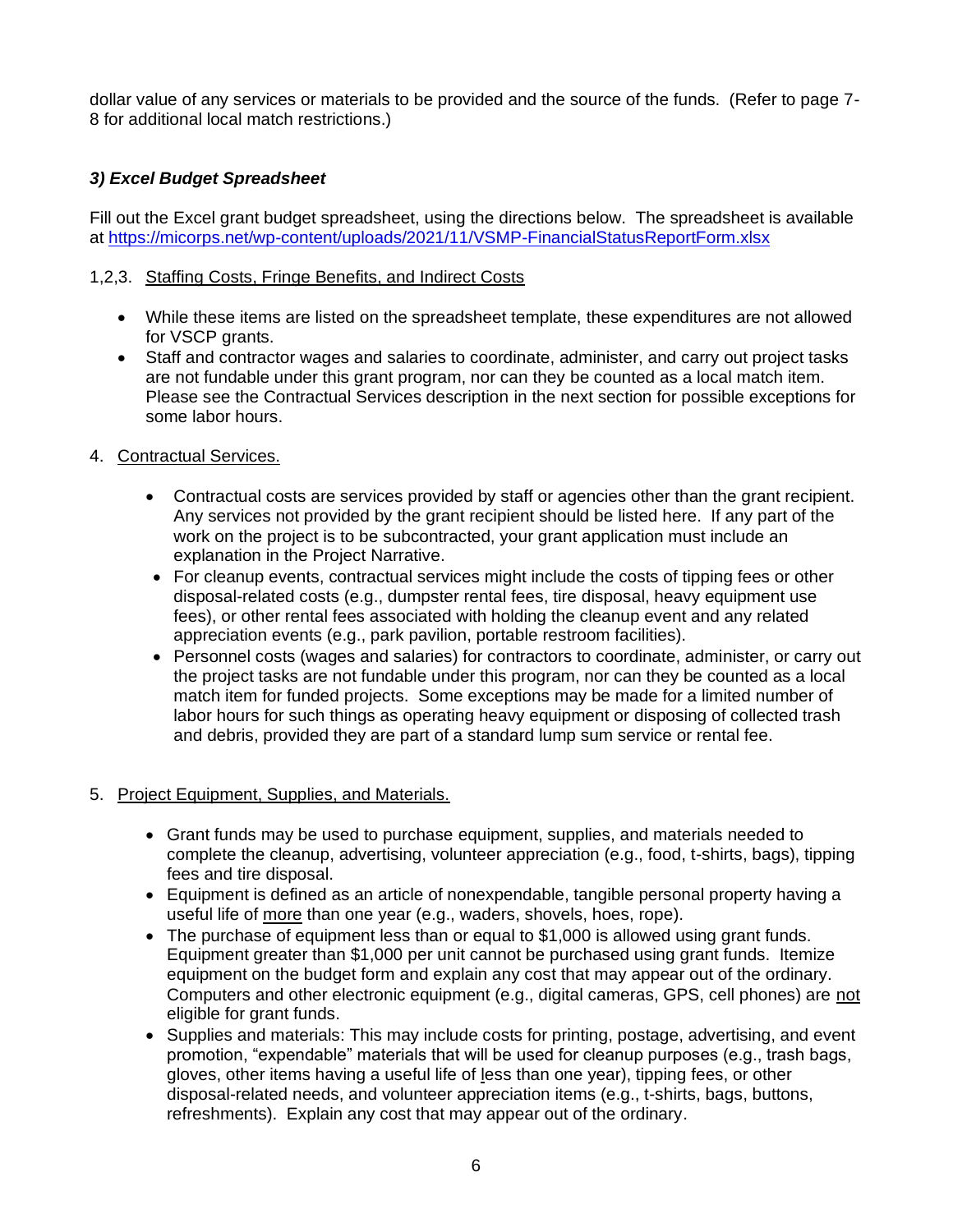- Project funds may be used to cover the cost of tire removal and disposal/recycling associated with the cleanup event. If disposal costs are being contracted out (e.g., tipping fees, rental of heavy equipment), these items should be listed under Contractual Services rather than in this section.
- 6. Travel Costs.
	- \* Show mileage separate from lodging and meals. Mileage costs should be shown as number of miles times mileage rate.
	- \* For current mileage rate, individuals should refer to the Federal Mileage Reimbursement Rate Web page at: [http://www.gsa.gov/portal/content/100715.](http://www.gsa.gov/portal/content/100715)
	- \* Travel costs shall include only those directly related to carrying out the project. Conferences and training fees will not be funded.

### *Other Budget Information*

#### Volunteer Appreciation Funding

Applicants are encouraged to consider the best use of grant funds to address the objectives of the program. While volunteer appreciation items are important incentives to generate participation and enthusiasm for the cleanup events, applicants may wish to find matching funds or services to supplement grant funding for this aspect of the project.

In total, it is acceptable to spend \$20 per volunteer on appreciation items and food; up to \$8.50 of this can be food or beverages. Costs in excess of this amount will not be reimbursed and should be covered through local match. The grant recipient entity will need to track the number of volunteers for each event and submit these numbers along with the final project report in order to be reimbursed volunteer expenses associated with the project.

#### Local Match and In-Kind Donations

Local match is a financial commitment made by the grant recipient and other local partners to help implement the project. When determining the local match portion of your budget, please note the following:

- A 25% match is required of all applications and will become part of your contractual obligation if your project is selected for funding.
- In-kind services, equipment, supplies, and materials can count as match if they are donated for the purpose of carrying out the cleanup event or as volunteer appreciation items. In-kind services might include items such as advertisement fees, dumpster rental fees, tire disposal, or the use of heavy equipment during the project.
- Any items or services that would be eligible for purchase using grant funds are also eligible for use as match, if they are contributed to the project during the timeframe established by the project contract. Match cannot be earned until the starting date in your contract.
- Previously purchased items with a useful life of more than one year (e.g., canoes, waders, etc.) that are being donated for use during the project may not be listed at full value as match for this project (use the rental fee for local match, if there is one, or a value no higher than 10% of the retail price.).
- Potential cash donations or other sources of funding must be used to purchase eligible items or services in support of the project in order to qualify as match for the project.